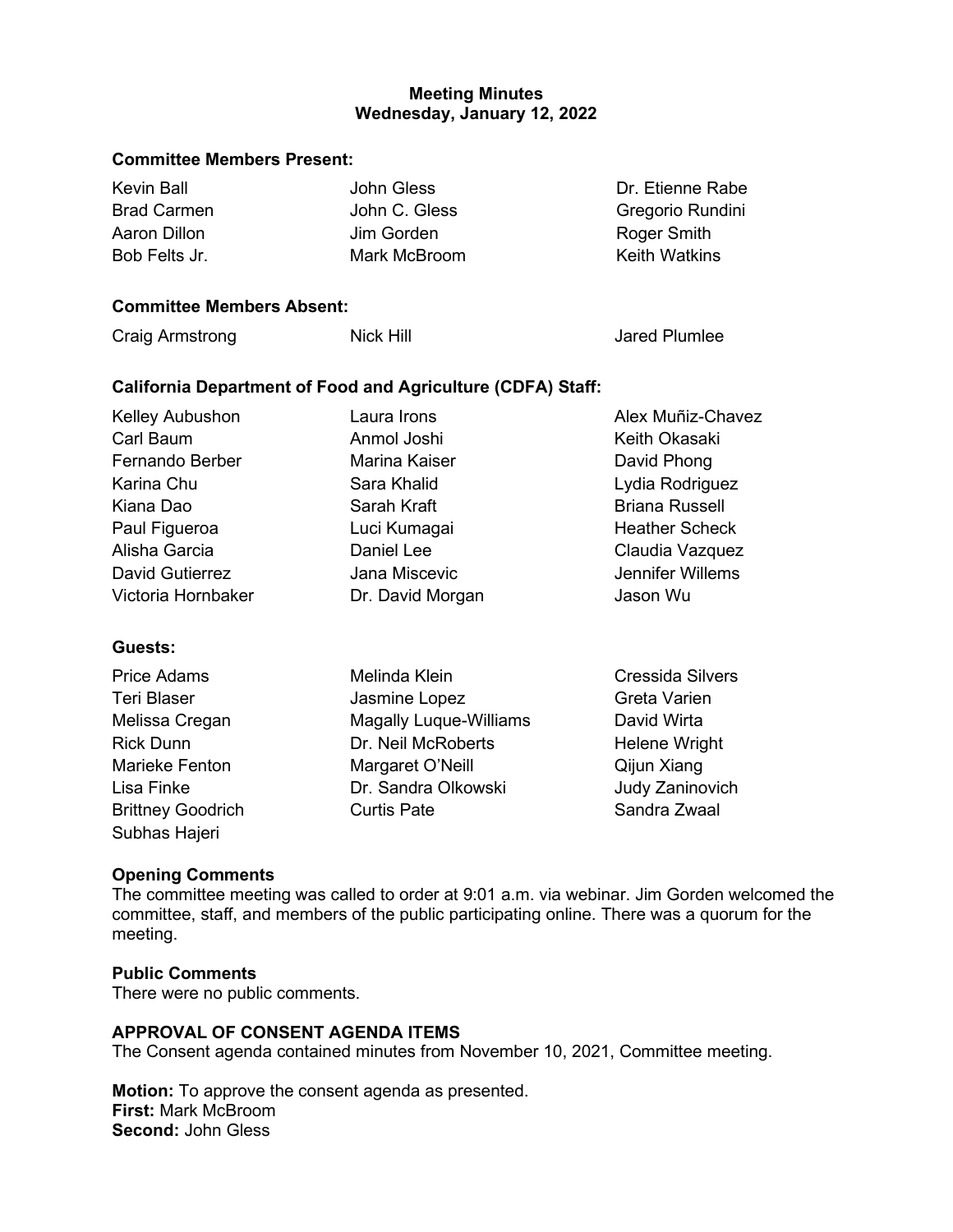**Motion Carries:** The motion passed unanimously.

### **FINANCE SUBCOMMITTEE REPORT**

#### **Review 2020/2021 Budget Expenditures and Revenue**

 with a remaining balance of \$12,354,272 for Fiscal Year (FY) 2020-21. She explained that a Alisha Garcia reported that since the previous meeting, September and October have closed in Fi\$Cal with an expenditure of \$2,357,172 and a total year-to-date expenditure of \$29,926,990 \$1,000,000 overage of administration expenditures was due to a reallocation of funds, causing many expenditures to fall under the administration budget. She also explained that the overage for treatment in the Northern District was due to staff tracking time as well as staff benefits and salaries. Bob Felts Jr. explained overbudgeting of many of the line items is due to contracts not yet being fully realized and incomplete staffing. Victoria Hornbaker added that although Fi\$Cal closed in September, post audits and redirects for office rentals are pending processing.

 month to a total of \$15,548,341 compared to \$18,012 in FY 2019-20. She noted the 10 percent variance in revenue was due to FY 2019-20 being assessed at \$0.09 per carton moving to \$0.08 per carton in FY 2020-21. Alisha reported that revenue for FY 2020-21 has increased by \$19,938 since the previous

#### **Review 2021/2022 Budget Expenditures and Revenue**

Alisha reported that November and December have not closed in Fi\$Cal, yielding an estimated year-to-date total expenditure for FY 2021-22 of \$5,268,647.

 Alisha reported that revenue for FY 2021-22 has increased by \$996,061 for the month of November 2021 with a total revenue received year-to-date of \$1,417,282. She added that total revenue for FY 2021-22 is projected at \$12,911,500 at \$0.07 per carton at an increase of 4,000,000 cartons from the prior year.

### **Discussion on Realigning the Committee Fiscal Year**

 Committee FY to align with the State FY. He explained that many reports built into Fi\$Cal are explained that revenue is currently based on the crop year, which is collected by financial Carl Baum explained that Macias, Gini, & O'Connell (MGO) had recommended realigning the already based on the State FY, including the fund condition statement and the year-end close. He added that the budget projection drill to assess spending is also based on the State FY. He services and entered in Fi\$Cal on the State FY. He also explained that by having an assessment program, there is a reserve in place that will help in making the adjustment to the State FY.

 **Motion:** To move the budget year to the State FY. **First:** Dr. Etienne Rabe **Second:** Keith Watkins **Motion Carries:** The motion passed unanimously.

 Victoria thanked Alisha for taking the lead in collaborating with MGO to produce financial reports as well as completing the federal billing prior to the deadline. She also introduced Jason Wu, who is working on revenue and expenditure tracking.

**EXECUTIVE COMMITTEE REPORT CPDPC Bylaws Discussion**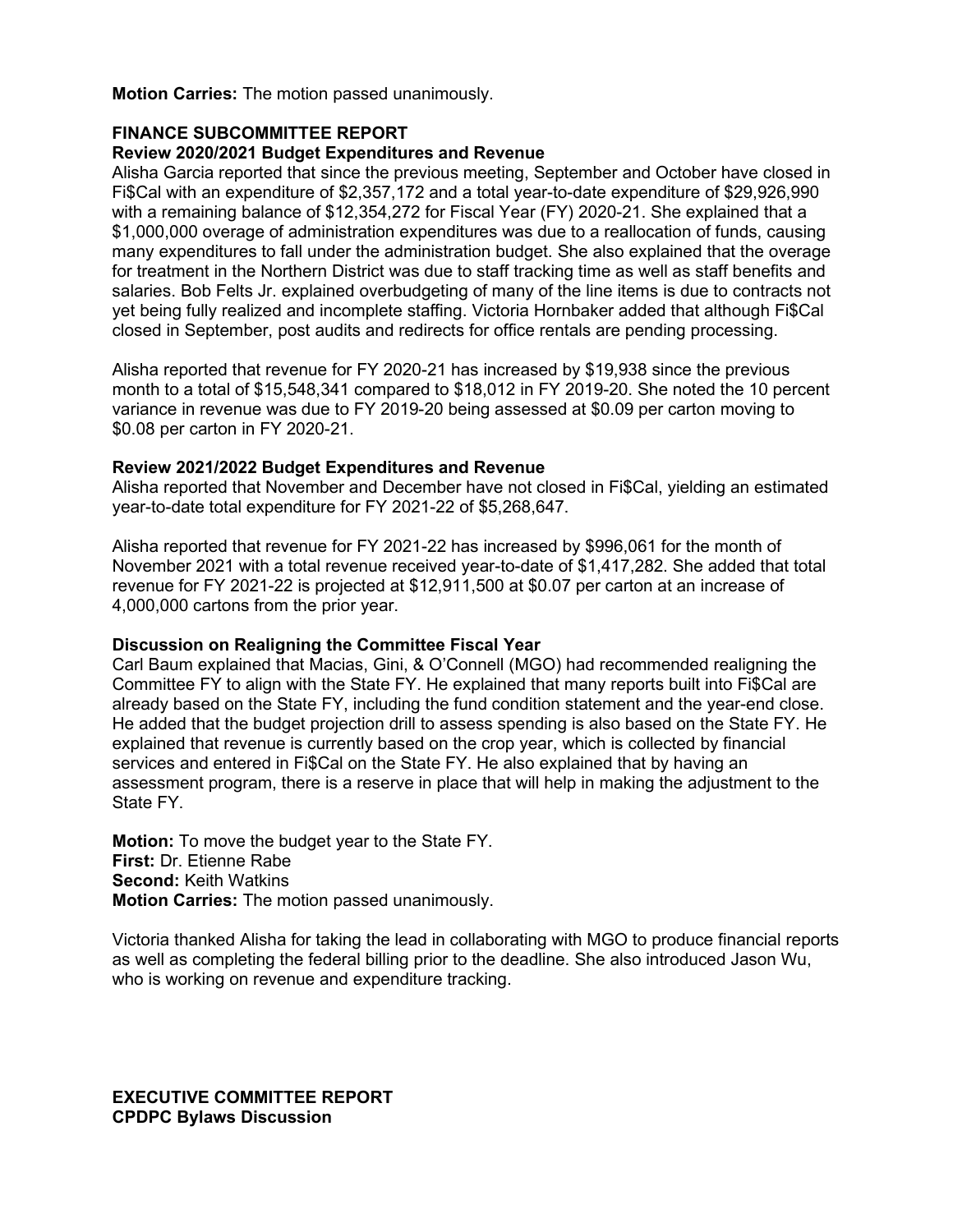Victoria stated that there is an ongoing discussion about making edits to the bylaws in the Executive Committee meetings, but there was no consensus on making edits.

#### **Program Environmental Impact Report (PEIR) Update**

 Victoria reported that the Third District Court of Appeals has remanded the decision back to the trial court and that CDFA is awaiting a revised writ that will provide direction on which activities will need to cease operating under the PEIR. Victoria explained that current Citrus Pest and Disease Prevention Division activities may proceed under alternative California Environmental Quality Act compliance. She added that CDFA may hire a consultant and is currently seeking additional contract funding.

#### **Election of New Committee Officers**

Jim stated that a Nominating Committee consisting of Roger Smith and John C. Gless was assembled to nominate candidates for each office. Roger announced that due to officers being able to serve only two terms, a new Chair, Vice Chair, and Secretary Treasurer must be elected. The Nominating Committee nominated Mark McBroom for the position of Chairman. There were no other nominations.

 **Motion:** To elect Mark McBroom as Chairman of the Citrus Pest and Disease Prevention Committee (CPDPC). **First:** Kevin Ball **Second:** Keith Watkins **Motion Carries:** The motion passed unanimously.

The Nominating Committee nominated Dr. Etienne Rabe for the position of Vice Chairman. There were no other nominations.

**Motion:** To elect Dr. Etienne Rabe as Vice Chairman of the CPDPC. **First:** Roger Smith **Second:** John Gless **Motion Carries:** The motion passed unanimously.

The Nominating Committee nominated Keith Watkins for the position of Secretary Treasurer. There were no other nominations.

**Motion:** To elect Keith Watkins as Secretary Treasurer of the CPDPC. **First:** Roger Smith **Second:** Dr. Etienne Rabe **Motion Carries:** The motion passed unanimously.

Roger Smith explained that consolidating the Secretary Treasurer and Finance Subcommittee Chairman positions was discussed, but that it was ultimately decided to not consolidate the two positions.

#### **Filling Committee Vacancies**

David Gutierrez reported that two candidates have submitted their names for election to each of the Committee vacancies.

**Motion:** To continue to recruit for the Fresno County committee member vacancy on the CPDPC. **First:** Roger Smith **Second:** Keith Watkins **Motion Carries:** The motion passed unanimously.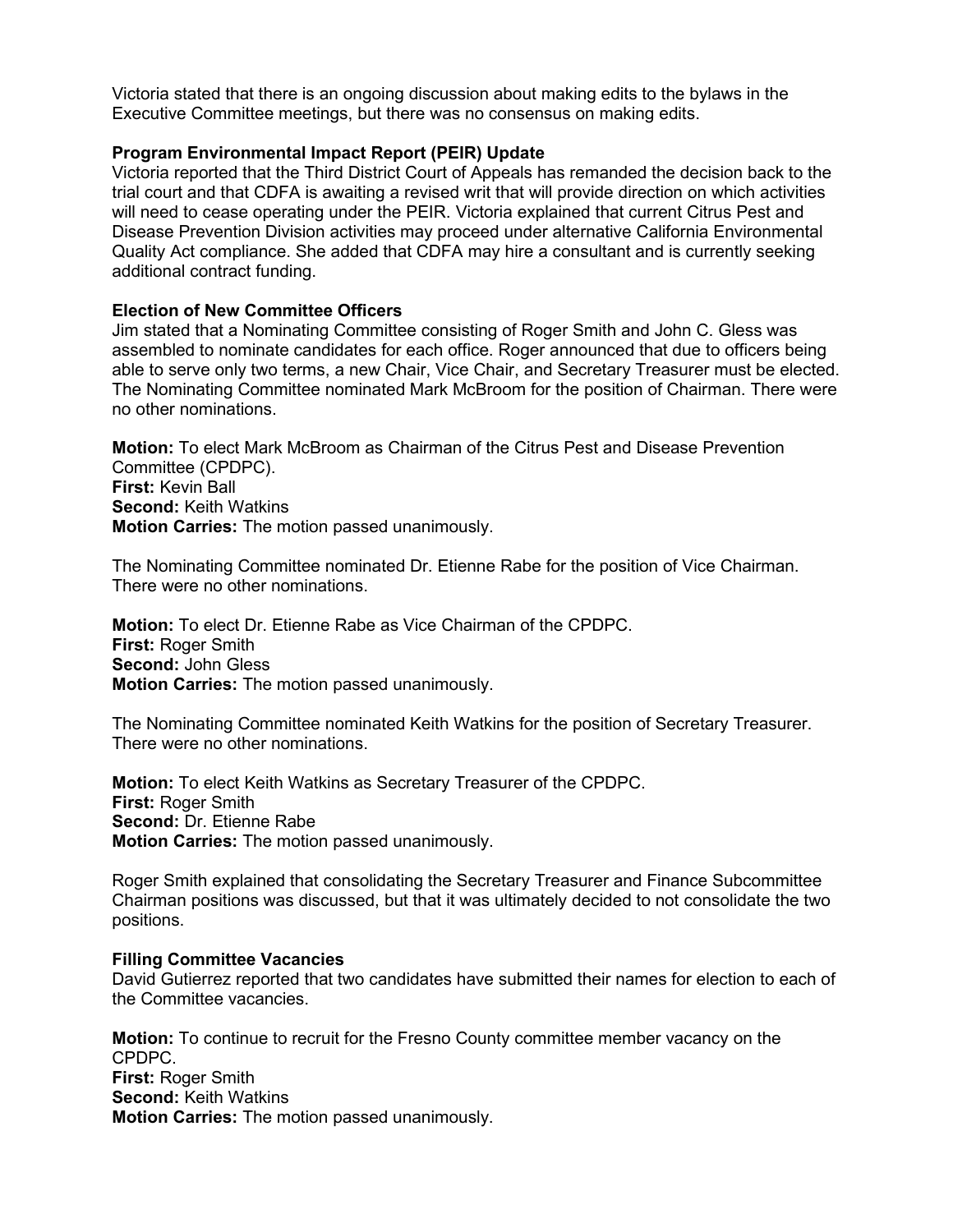**Motion:** To elect Franco Bernardi to fill the public member vacancy on the CPDPC. **First:** Mark McBroom **Second:** John Gless **Motion Carries:** The motion passed unanimously.

#### **OPERATIONS SUBCOMMITTEE REPORT Laboratory Update**

 samples. Most of the detections were from Orange County. The tally of positive trees by city for 2021 showed 649 trees reported with 15 percent confirmed as positive root detections. A spike positive detections in 2021 to 0.97 percent compared to 0.69 percent in 2020. 402 new sites and 64 positive ACP samples were added to the tally in 2022, mostly from Orange County. ACP 2019, which may contribute to the perceived decrease in positivity. Lucita stated that the increase in 2021 positive detections may be due to replicated detections in high-find areas. Lucita Kumagai presented the laboratory update for the huanglongbing (HLB) testing program from the Plant Pest Diagnostics Center. She reported that the monthly totals of plant samples received for 2021 averaged at 5,500, peaking in May, October, and December. Asian citrus psyllid (ACP) samples averaged at 2,700 samples per month, also peaking in May, October, and December. For 2021, the combined plant and ACP total samples received was 99,840. The tally of positive detections reflected 2,891 residential trees, 2,037 sites, and 388 ACP positive in positive detections occurred in November and December with 306 positive trees. 223 of the 306 trees are from Orange County, mostly from Anaheim, Santa Ana, and Garden Grove. 72 of the 306 trees are from San Bernardino, mostly from Ontario. The spike increased the overall positive detections decreased in 2020 and 2021, but ACP sampling has also decreased after

### **HLB Risk Survey**

 David Phong presented data for 2021 risk survey cycle 1 and cycle 2. Cycle 1 2021 was percent complete with 2 of 37 allocated counties and 4,836 properties surveyed. Samples were collected. In Northern California, 4 staff members from 2 offices have completed risk survey for 8 percent of 147 assigned grids with risk survey completed in Stanislaus County. In Central California, 14 staff members from 4 offices have completed risk survey for 22 percent of the 460 assigned grids with risk survey completed in Monterey County. In Southern California, 43 staff members from 7 offices have completed risk survey for 12 percent of 990 assigned grids. completed in December 2021 with a total of 1,642 grids and 55,194 properties surveyed and 27,824 properties sampled in 36 counties. 12,946 entomology Pest Damage Records (PDRs) and 19,379 plant PDRs were collected. Cycle 2 2021 began in November 2021 and is at 12 collected from 2,230 properties, with 1,167 entomology samples and 1,546 plant samples

#### **CDFA Operational Update**

 treatment areas for the Southern, Central, and Northern Districts. HLB delimitation survey and County for 27 delimitation grids and 598 delimitation traps total. Ongoing biocontrol releases residential property on December 10, 2021. Treatment was conducted in a 50-meter radius on deployment was conducted during the first week of January 2021. Delimitation trapping for David Gutierrez presented the operational update including HLB delimitation survey and treatments were completed in Orange, Los Angeles, San Bernardino, and Riverside Counties with 189 trees removed in the months of November and December. The 2021 commodity survey was completed at the end of December with a total of 7,500 aces of citrus groves surveyed for different pest and diseases in Imperial, San Diego, Riverside, Orange, and San Bernardino Counties. 1,844 total quadrant samples were taken in Orange, Los Angeles, San Diego, Riverside, and San Bernardino Counties in November and December. Public meetings were held in each of these counties. Monthly delimitation trapping is in progress in Santa Clara continue throughout the county. In Tulare County one adult ACP was confirmed on a Visalia December 30, 2021. In Fresno County one adult ACP was confirmed at the Fowler packing house on December 23, 2021, which was determined to be a regulatory incident. In Monterey County one adult ACP was confirmed on a Salinas residential property. Delimitation trap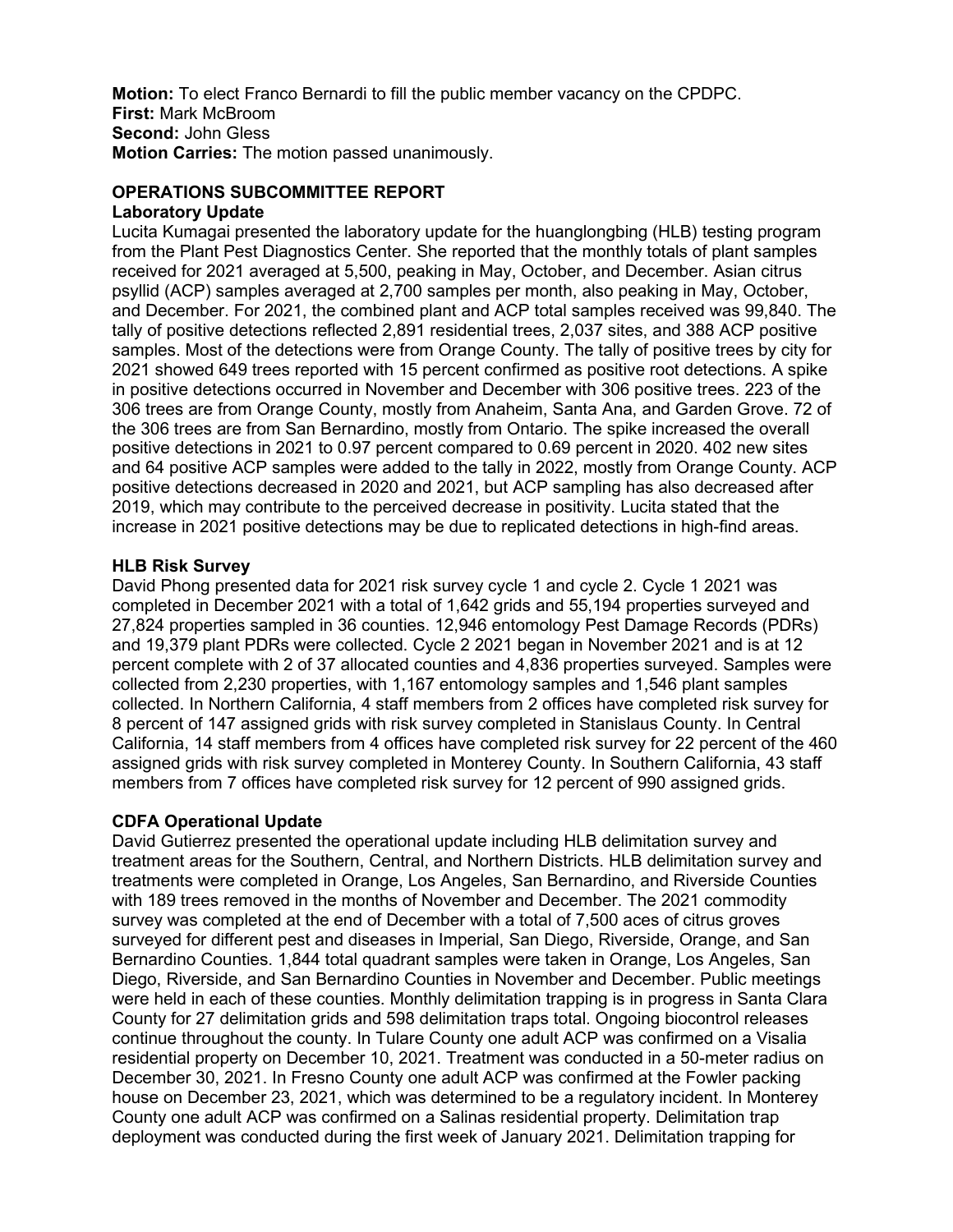Kern, Madera, and San Luis Obispo is ongoing. Treatment is being conducted in all residential areas within 50 meters of the find sites in Kern and Tulare Counties. A 50-meter treatment was Santa Maria. Jennifer Willems reported that treatment was originally estimated to cost \$50,000 if all 24 trap sites contain at least one ACP detection and if 70 percent of all properties contain at scheduled in Monterey County, scheduling for the public meeting and weather permitting. Central District staff completed the citrus commodity survey for the Fall 2021 survey period. In Santa Maria, delimitation trapping is in progress in San Luis Obispo County with a new ACP detection confirmed on December 23, 2021. This detection extended delimitation trapping for an additional year. In response, staff has placed traps in both Santa Barbara and San Luis Obispo Counties to monitor ACP averages. San Luis Obispo County has requested treatment and the Santa Barbara Agricultural Commissioner has granted CDFA permission to begin treatment in least one citrus tree. Of the 24 trap sites, only 8 contained ACP and require treatment.

**Motion:** To approve funding up to \$50,000 to treat ACP detections in the Santa Maria area of Santa Barbara County. **First:** Kevin Ball **Second:** Bob Felts Jr. **Motion Carries:** The motion passed unanimously.

### **CDFA Regulatory and County Agreement Update**

 Keith Okasaki presented the county monthly activity report for July through October 2021. He reported that counties are on track with their spending rates and that inspection rates for this field to ensure that regulations are being enforced uniformly. Grate cleaning inspections were have 10 percent of all bins inspected. The inspections in early 2021 yielded high stem to leaf regular inspections of their grate cleaners who are doing a great job cleaning fruit moving into Nuffer Smith Tucker (NST) to schedule a grower meeting to discuss recent quarantine time align with prior years. Counties are doing a great job of communicating concerns from the performed in early 2021 and again in August 2021. Counties are exceeding the expectation to numbers, resulting in warnings and violations being issued. Fruit is now being grate cleaned in Ventura County before being moved to the Central Valley. More recent inspections show that grate cleaners are doing a great job of following the regulations. Monterey County also conducts Ventura and Central Valley. Riverside County is working with grower liaison Tom Mullen and expansion and requirements.

#### **Grower Liaison Update**

 Silvers followed up with growers for properties that had no record of fall treatment. Growers County, growers are applying winter treatments. Trees are being treated on a 25+ properties layer information for San Diego County. In Santa Barbara County, growers are treating early for Jessica Leslie is continuing to update and reach out to Psyllid Management Area team leaders. In Kern County, there was one confirmed adult ACP in a commercial grove in Bakersfield on December 2. Growers were notified by Judy Zaninovich and are cooperating with treatments. There have been 18 total detections for 2021. In Ventura County, growers applied a second round of treatments in mid-November. Winter ACP emergency response treatments have yet to be determined. New leadership is expected for the ACP Task Force in early 2022. Cressida were notified of the ACP detection in San Luis Obispo by Cressida Silvers. In San Bernardino within 250 meters of a confirmed HLB positive tree finds. Sandra Zwaal is updating the citrus broad mite and ACP detections. In Imperial County, the ACP canine detection team alerted to multiple ACP detections in 8 orchard hedgerows in December 2021. ACP samples from the Imperial County Citrus Pest Control District traps and canine finds were sent to the University of California, Riverside (UCR) for testing. All of the samples were negative for *Candidatus* Liberibacter asiaticus.

#### **Biocontrol Update**

Dr. David Morgan presented the ACP biocontrol update for January 2022. He reported that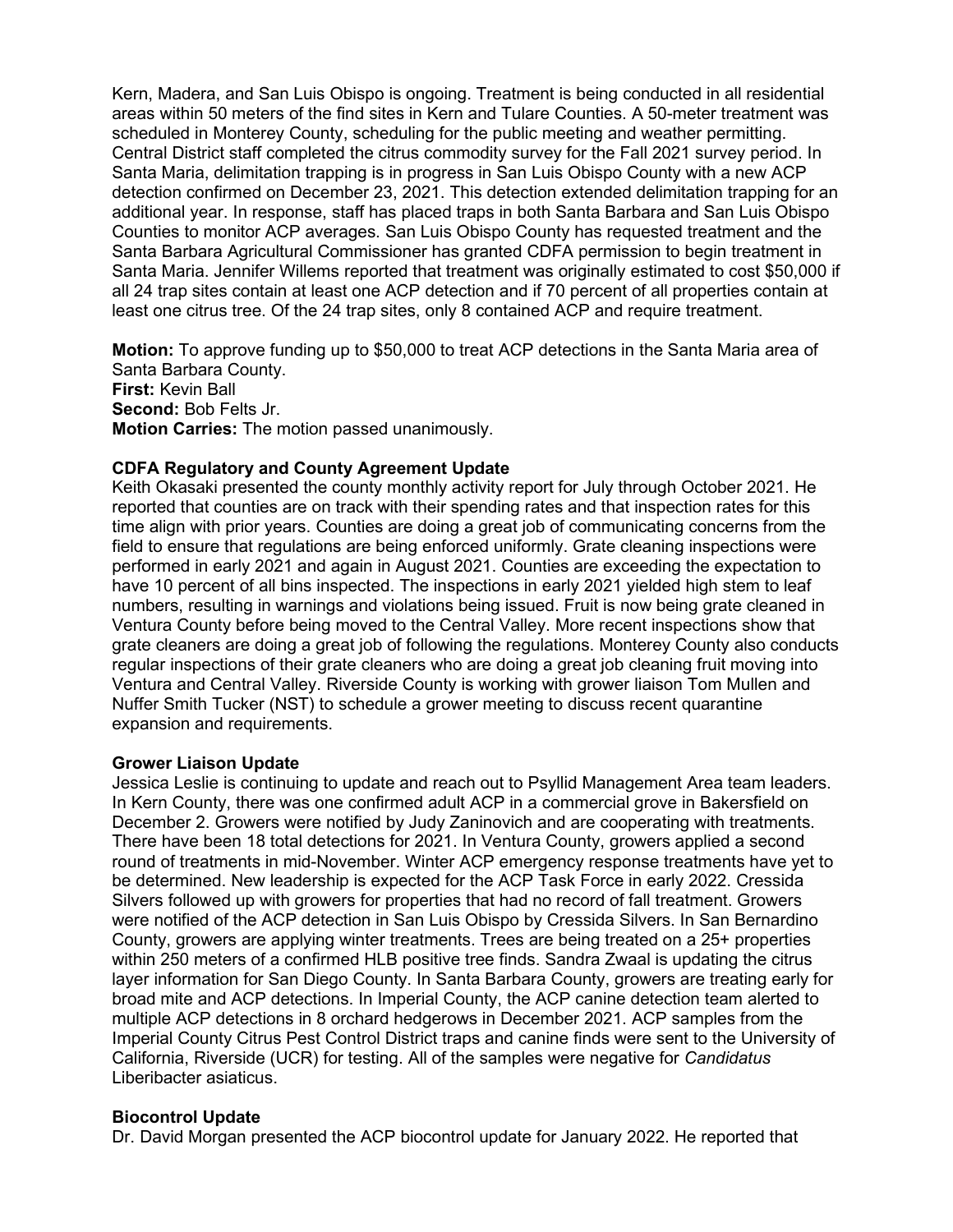outbreaks, and taking over the iso-line population from UCR. Despite challenges, staff have released 23,369,338 *Tamarixia* from 2011-2021, with 3,020,625 released in 2021 alone. Obispo, are now on a monthly schedule for releases. 81 percent of releases are concentrated nymphs, and adult ACP is down to 0.2 percent per flush compared to 53 percent per flush in releases have been impacted due to staffing issues, COVID-19, supply-chain issues, thrips 1,606,828 *Tamarixia* were released in Los Angeles and Orange Counties around HLB find areas and along major highways. There have also been releases in newer find areas in Santa Barbara, Santa Clara, and San Luis Obispo Counties. All find areas, except for San Luis around HLB areas in an effort to suppress ACP populations. The combined number of eggs, 2015. Statistical analysis shows that this decrease in ACP numbers is due in part to biocontrol efforts.

#### **SCIENCE SUBCOMMITTEE REPORT Ethyl Formate Registration Update**

 administrative issues with the U.S. Environmental Protection Agency review of ethyl formate, Etienne explained that James Cranney advised the Science Subcommittee regarding however registration is still expected in Summer of 2022.

### **Neonicotinoid Risk Mitigation Update**

Nothing to report.

### **Spray and Move List Review**

 Keith Okasaki stated that CDFA has reached out to Dr. Byrne to perform a review. He added that the topic would be discussed at the Science Subcommittee Meeting on February 8, 2022.

### **DATOC Update**

 Dr. Neil McRoberts reported that the DATOC secure server is being updated. An Information download and cleaning activities. Neil also reported that based on a request from Judy Zaninovich at the prior Operations Subcommittee meeting, a review of the spray radius used in the radius is large enough to effectively eradicate ACP. Technology is evaluating whether a software or hardware update is needed. Dr. Sandra Olkowski is providing interim oversight of DATOC while recruitment for a coordinator to replace Holly Deniston-Sheets continues. Briana McGuire is working with CDFA staff to perform data response to ACP detections in the Southern San Joaquin Valley is in progress to determine if

### **Sweet Orange Scab (SOS) Biology and Regulation Update**

 regulation, the notice to propose action, economic analysis, and the initial statement of reason. the United States Department of Agriculture (USDA) for consideration. While waiting for a Keith Okasaki reported that the SOS rulemaking packet is still being finalized, including Information and documentation to request a smaller quarantine radius has been submitted to response, CDFA plans to proceed with the Office of Administrative Law to establish an interior quarantine.

### **Science Advisory Panel Update**

 Etienne reported that a list of names for the Science Advisory Panel (SAP) was submitted to Secretary Ross for selection and approval. All nine members selected from the list have agreed to serve. A meeting will be planned for March or April, preferably in Sacramento. Victoria introduced Harold Browning and Beth Grafton-Cardwell as Co-Chairs of the SAP. She also introduced Don Seaver, Dave Bartels, Georgios Vidalakis, Mamoudou Setamou, Judith Brown, Bob Shatters, and Rodrigo Almeida as SAP members. Price Adams added that NST is currently working on a read-ahead and agenda for the upcoming Science Advisory Panel meeting.

# **OUTREACH SUBCOMITTEE REPORT**